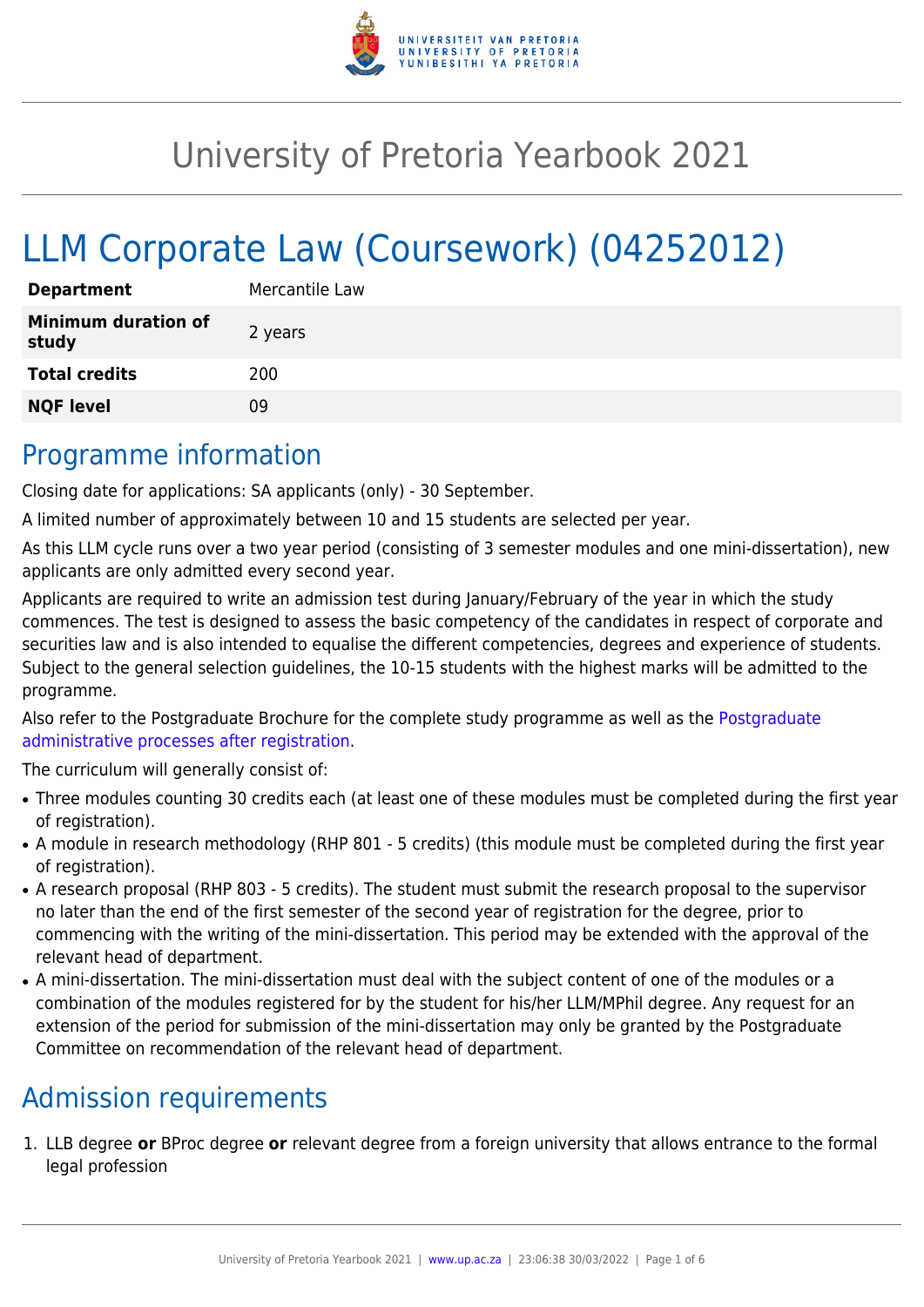

- 2. A weighted average of at least 65% at final-year level
- 3. An admissions examination may be required

# Other programme-specific information

#### **Mini-dissertation**

- The mini-dissertation must comprise 13 000 15 000 words including footnotes but excluding the list of contents and the bibliography.
- The examination copies of the mini-dissertation, to send out to the external examiners, must be submitted to Student Administration not later than the end of October for the Autumn Graduation Ceremony, end of April for the Spring Graduation Ceremony. A final electronic version must be submitted to Student Administration on or before 15 February for the Autumn Graduation Ceremony, 15 July for the Spring Graduation Ceremony after the evaluation of the examination copies of the mini-dissertation to comply with degree requirements.

## Examinations and pass requirements

In the event of having failed all modules during a particular year of study, a student will only be allowed to continue with his/her studies with the consent of the Postgraduate Committee.

Although no supplementary examination will be granted with regard to LLM and MPhil modules, the General Regulations and rules apply with regard to special and ancillary examinations.

## Research information

The relevant head of department must recommend a supervisor and title for a mini-dissertation and these must be approved by the Postgraduate Committee. The mini-dissertation must be assessed and finalised as set out in the Faculty Board-approved LLM/MPhil Policy Document of the Faculty.

Mini-dissertations, where required, must be submitted in the format determined by the supervisor and approved by the Postgraduate Committee. The supervisor may likewise, subject to the approval of the Postgraduate Committee, also determine the research topic and the scope of the proposed research. (Refer to the [Faculty of](http://www.up.ac.za/media/shared/10/ZP_Files/faculty-regulations-for-the-mini-dissertation.zp124872.pdf) [Law regulations regarding mini-dissertations](http://www.up.ac.za/media/shared/10/ZP_Files/faculty-regulations-for-the-mini-dissertation.zp124872.pdf) and also [Postgraduate administrative processes brochure for the](http://www.up.ac.za/media/shared/10/ZP_Files/post-graduate-administrative-processes-brochures-for-the-faculty-web.zp124870.pdf) [Faculty](http://www.up.ac.za/media/shared/10/ZP_Files/post-graduate-administrative-processes-brochures-for-the-faculty-web.zp124870.pdf))

# Pass with distinction

For the degree to be awarded with distinction a student must obtain an average of at least 75% for all the coursework modules, as well as a minimum of 75% for the mini-dissertation. The modules must have been written for the first time.

# General information

### Period of registration

The duration of the programme will in general be four semesters (2 years) but may be completed within two semesters (1 year) where possible, subject to fulfilment of all the requirements for the degree and payment of the full amount prescribed for the LLM degree. Programmes may also be structured to allow for one year of study only. The one- or two-year period may only be extended by the Postgraduate Committee on recommendation of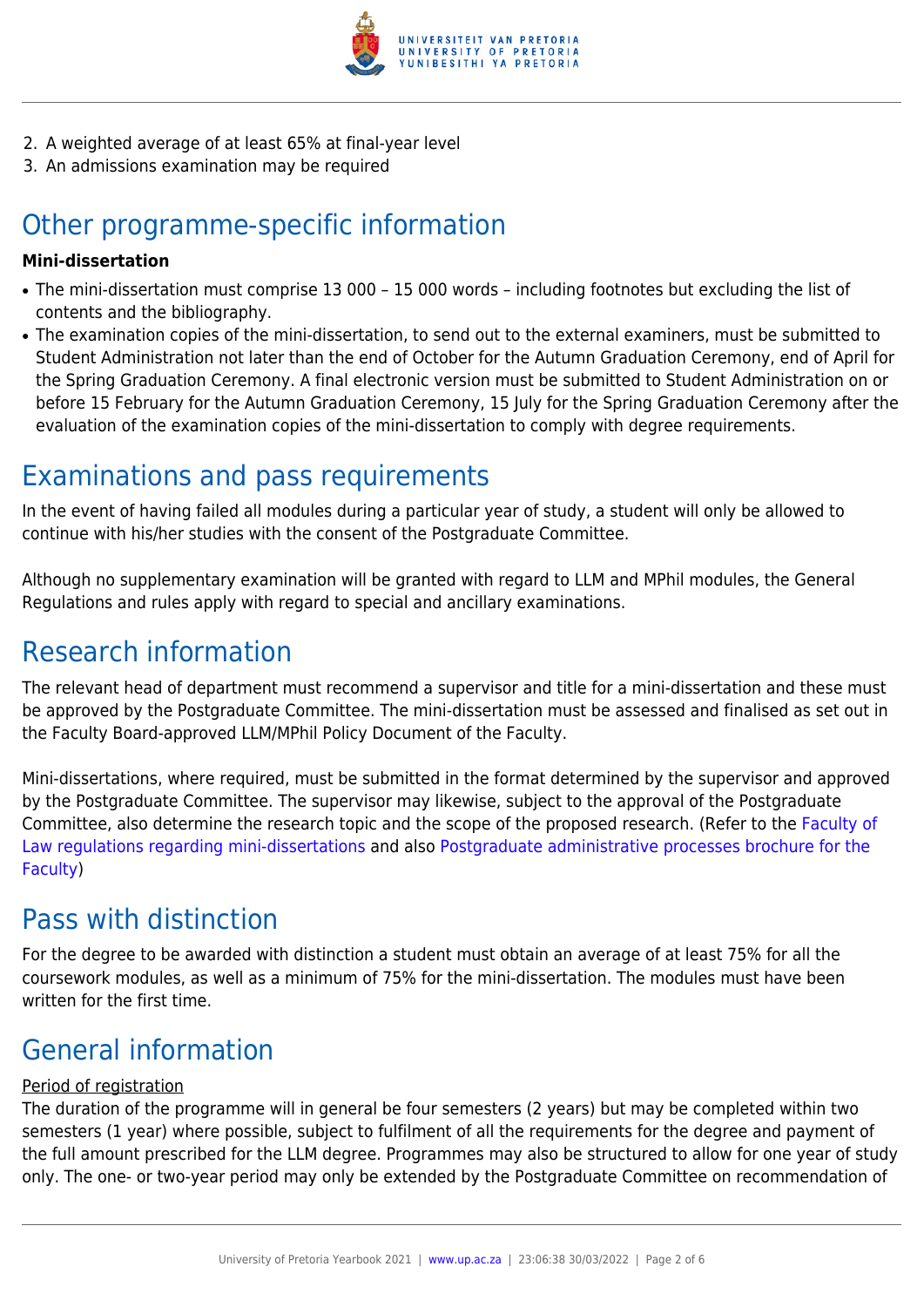

the relevant head of department based on good reason shown and if it is clear that the student will be able to complete the programme in a further year of study.

### **Limiting of modules on offer in a particular academic year and availability to foreign students**

The Dean determines which modules will be presented each year, taking into consideration the availability of lecturing personnel, space and financial implications and/or other circumstances. The Dean may, on recommendation of the relevant head of department, determine the maximum number of registrations for a specific elective module in terms of the prescribed guidelines. The Dean may also, on recommendation of the relevant head of department, determine that a particular LLM module will not be offered where on the first day of lectures four or fewer students are registered for such module.

#### **Re-registration for modules**

A student may not register more than twice for the same module. In order to pass a module the student must obtain a final mark of 50%.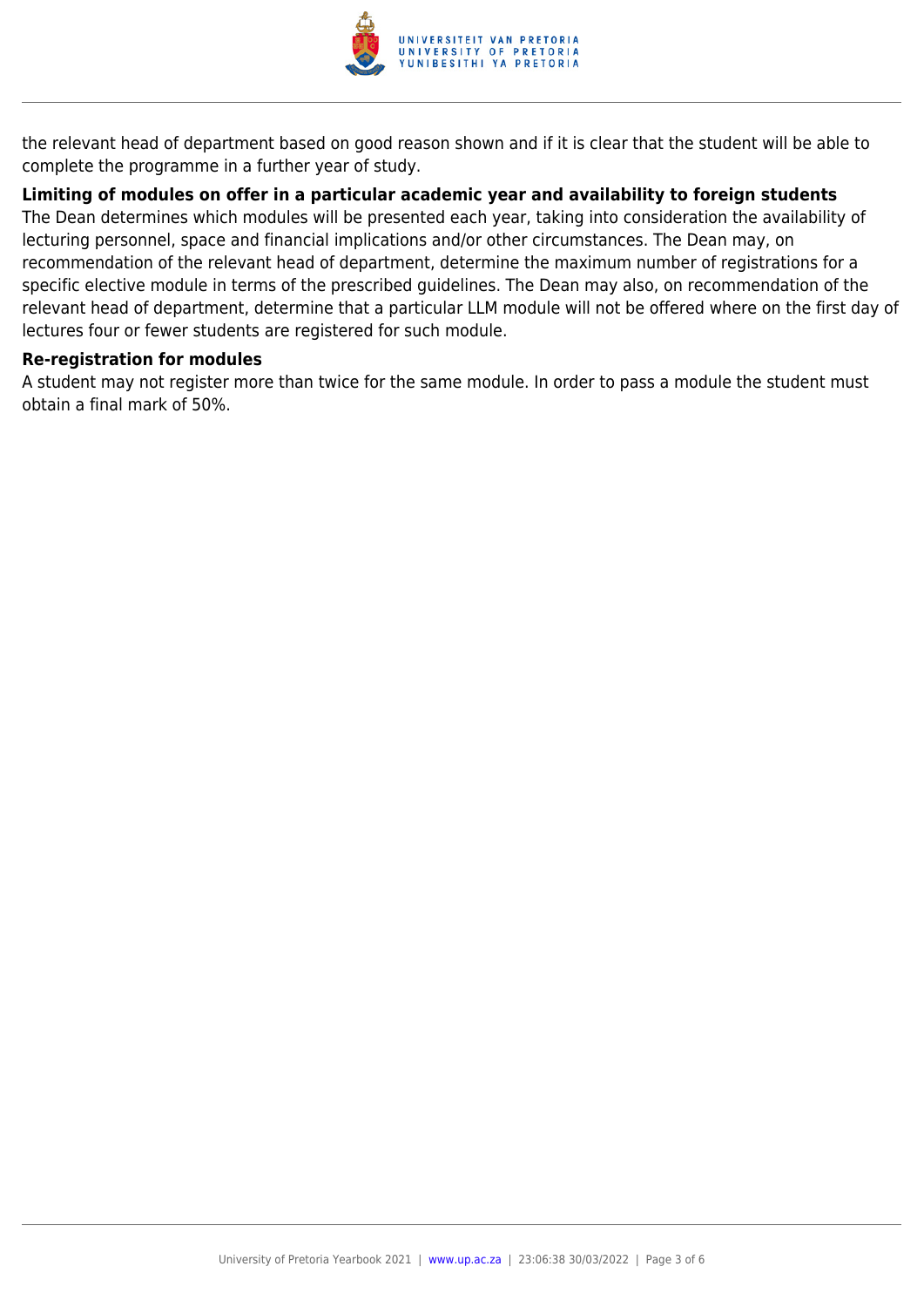

# Curriculum: Year 1

**Minimum credits: 95**

### **Core modules**

### **Law of securities 801 (LRR 801)**

| <b>Module credits</b>         | 30.00                          |
|-------------------------------|--------------------------------|
| <b>NQF Level</b>              | 09                             |
| <b>Prerequisites</b>          | Must pass an entrance test     |
| <b>Contact time</b>           | 2 lectures per week            |
| <b>Language of tuition</b>    | Module is presented in English |
| <b>Department</b>             | Mercantile Law                 |
| <b>Period of presentation</b> | Semester 1 or Semester 2       |

#### **Module content**

This module deals with aspects of the following topics:

- a. Shares and debentures
- b. Capital rules
- c. Acquisition of capital and quasi shares
- d. Secondary markets

### **Company law 801 (MKR 801)**

| <b>Module credits</b>         | 30.00                          |
|-------------------------------|--------------------------------|
| <b>NQF Level</b>              | 09                             |
| <b>Prerequisites</b>          | Must pass an entrance test     |
| <b>Contact time</b>           | 2 lectures per week            |
| <b>Language of tuition</b>    | Module is presented in English |
| <b>Department</b>             | Mercantile Law                 |
| <b>Period of presentation</b> | Semester 1                     |

#### **Module content**

This module deals with aspects of the following topics:

- a. The company concept
- b. Capacity and representation of the company
- c. Duties of the company director
- d. Minority protection

### **Research methodology 801 (RHP 801)**

**Module credits** 5.00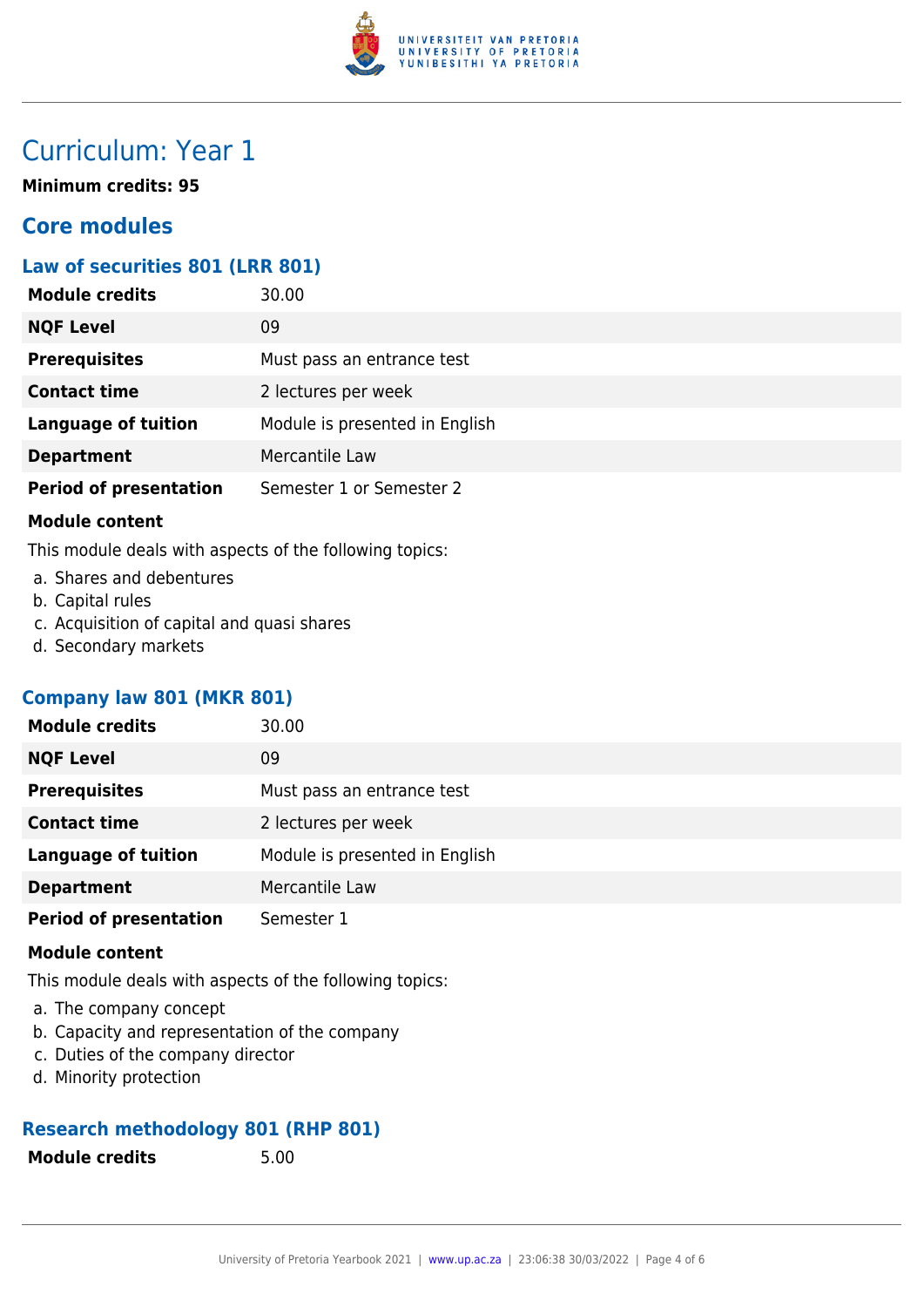

| <b>NQF Level</b>              | 09                             |
|-------------------------------|--------------------------------|
| <b>Prerequisites</b>          | No prerequisites.              |
| <b>Contact time</b>           | 8 seminars or block sessions   |
| <b>Language of tuition</b>    | Module is presented in English |
| <b>Department</b>             | Law Deans Office               |
| <b>Period of presentation</b> | Semester 1 or Semester 2       |

#### **Module content**

- a. Planning and organising a research project
- b. Drafting a research proposal: Hypotheses and research question
- c. Theory in research and methodological approaches to legal research
- d. Language
- e. Citation and ethics of citation
- f. Drafting of chapters and presentation

#### **International take-overs and reorganisations 802 (TOR 802)**

| <b>Module credits</b>         | 30.00                          |
|-------------------------------|--------------------------------|
| <b>NQF Level</b>              | 09                             |
| <b>Prerequisites</b>          | Must pass an entrance test     |
| <b>Contact time</b>           | 2 lectures per week            |
| <b>Language of tuition</b>    | Module is presented in English |
| <b>Department</b>             | Mercantile Law                 |
| <b>Period of presentation</b> | Semester 1 or Semester 2       |

#### **Module content**

This module deals with aspects of the following topics:

- (a) South African take-overs and reorganisations
- (b) International (USA and EU) take-overs and reorganisations
- (c) Competition law